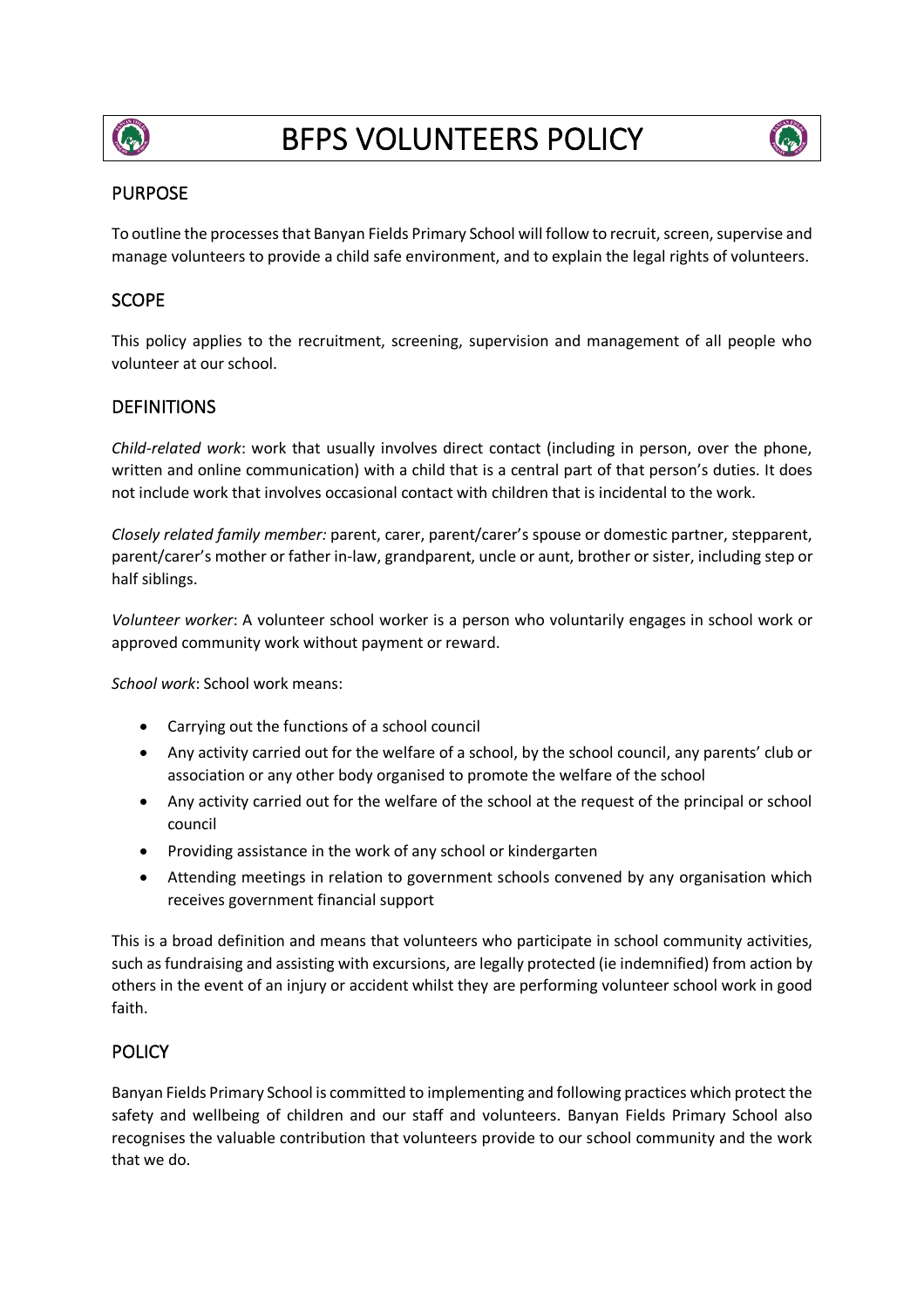The procedures set out below are designed to ensure that Banyan Fields Primary School's volunteers are suitable to work with children and are well-placed to make a positive contribution to our school community.

## Becoming a volunteer

Members of our school community who would like to volunteer are encouraged to:

- Get a working with Children Check (volunteer)
- Provide the school office with Working with Children Check for them to keep a copy of file
- Volunteer to assist in our classrooms/with sports events/camps/excursions/school concerts/other events and programs

### Suitability checks including Working with Children Checks

#### *Working with students*

Banyan Fields Primary School values the many volunteers that assist in our classrooms/with sports events/camps/excursions/school concerts/other events and programs. To ensure that we are meeting our legal obligations under the *Working With Children Act 2005* (Vic) and the Child Safe Standards, Banyan Fields Primary School is required to undertake suitability checks which may include a Working With Children Check, proof of identity, work history involving children and/or reference checks.

Considering our legal obligations, and our commitment to ensuring that Banyan Fields Primary School is a child safe environment, we will require volunteers to obtain a WWC Check and produce their valid card to the office for verification in the following circumstances:

- **Volunteers who are not parent/family members** of any student at the school are required to have a WWC Check if they are engaged in child-related work regardless of whether they are being supervised
- **Parent/family volunteers** who are assisting with any classroom or school activities involving direct contact with children in circumstances where the volunteer's child is **not** participating, or does not ordinarily participate in, the activity
- **Parent/family volunteers** who assist with excursions (including swimming), camps and similar events, regardless of whether their own child is participating or not.
- **Parent/family volunteers** who regularly assist in school activities, regardless of whether their own child is participating or not
- **Parent/community School Council members** sitting on School Council with student School Council members, regardless of whether their own child is a student member or not

In addition, depending on the nature of the volunteer work, our school may ask the volunteer to provide other suitability checks at its discretion (for example, references, work history involving children and/or qualifications). Proof of identity may also be required in some circumstances.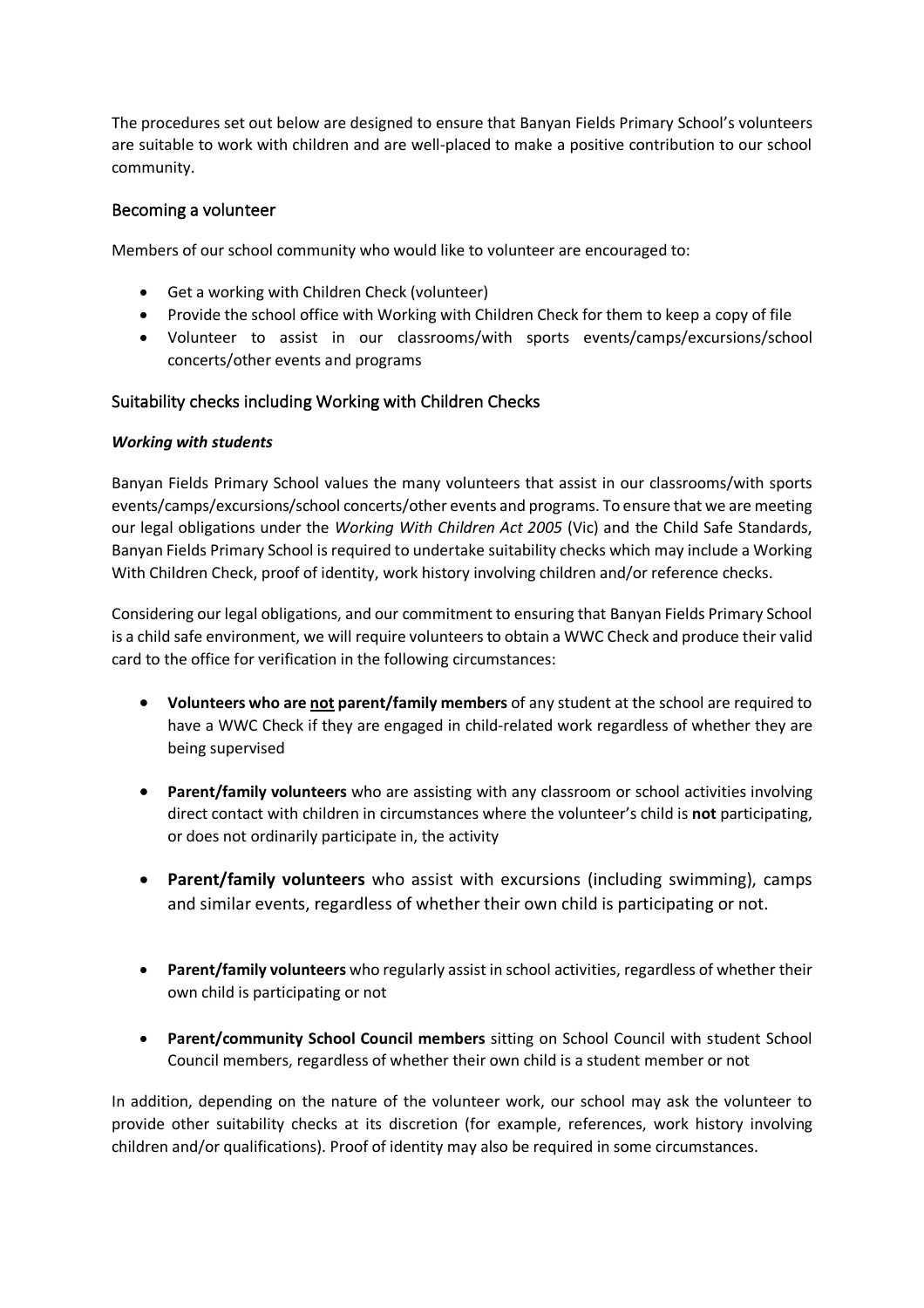#### *Non child-related work*

On some occasions, parents and other members of the school community may volunteer to do work that is not child-related. For example, volunteering on the weekend for gardening, maintenance, working bees, parents and friends club coordination, school council, participating in sub-committees of school council, fete coordination, other fundraising groups that meet in the evenings during which children will not be, or would not reasonably be expected to be, present.

Volunteers for this type of work are not required to have Working with Children or other suitability checks as they are not engaged in child-related work and children are not generally present during these activities. However, Banyan Fields Primary School reserves the right to undertake suitability checks, including proof of identity, Working with Children Checks, at its discretion if considered necessary for any particular activities or circumstances.

School council members and volunteers on any sub-committee of school council will be asked to provide a valid WWC Check. Whilst we acknowledge that these volunteers will not be engaging in child-related work as part of their role, even when there is a student sitting on the school council, we believe that it is important that our volunteers who are involved in making important decisions about our school which will have an impact on students do have a valid WWC Check [and/or insert any other checks that you would like to require at your school].

## Management and supervision

Volunteer workers will be expected to comply with any reasonable direction of the principal (or their nominee). This will include the requirement to follow our school's policies, including, but not limited to our Child Safety Policy / Statement of Commitment to Child Safety, our Child Safety Code of Conduct and our Statement of Values. Volunteer workers will also be expected to act consistently with Department of Education and Training policies, to the extent that they apply to volunteer workers, including the Department's policies relating to Equal Opportunity and Anti-Discrimination, Sexual Harassment and Workplace Bullying.

The principal (or their nominee) has the discretion to make a decision about the ongoing suitability of a volunteer worker and may determine at any time whether or not a person is suitable to volunteer at Banyan Fields Primary School.

Banyan Fields Primary School will provide any appropriate induction and/or training for all volunteer workers. The principal (or their nominee) will determine what induction and/or training is necessary depending on what type of work the volunteer will be engaged in.

All volunteers will be provided induction in relation to Banyan Fields Primary School's child safety practices, including reporting obligations and procedures. Our school has a Child Safety Reporting Obligations Policy which all staff and volunteers should be aware of.

The principal (or their nominee) will determine what supervision, if any, of volunteers is required for the type of work being performed.

## Compensation

*Personal injury*